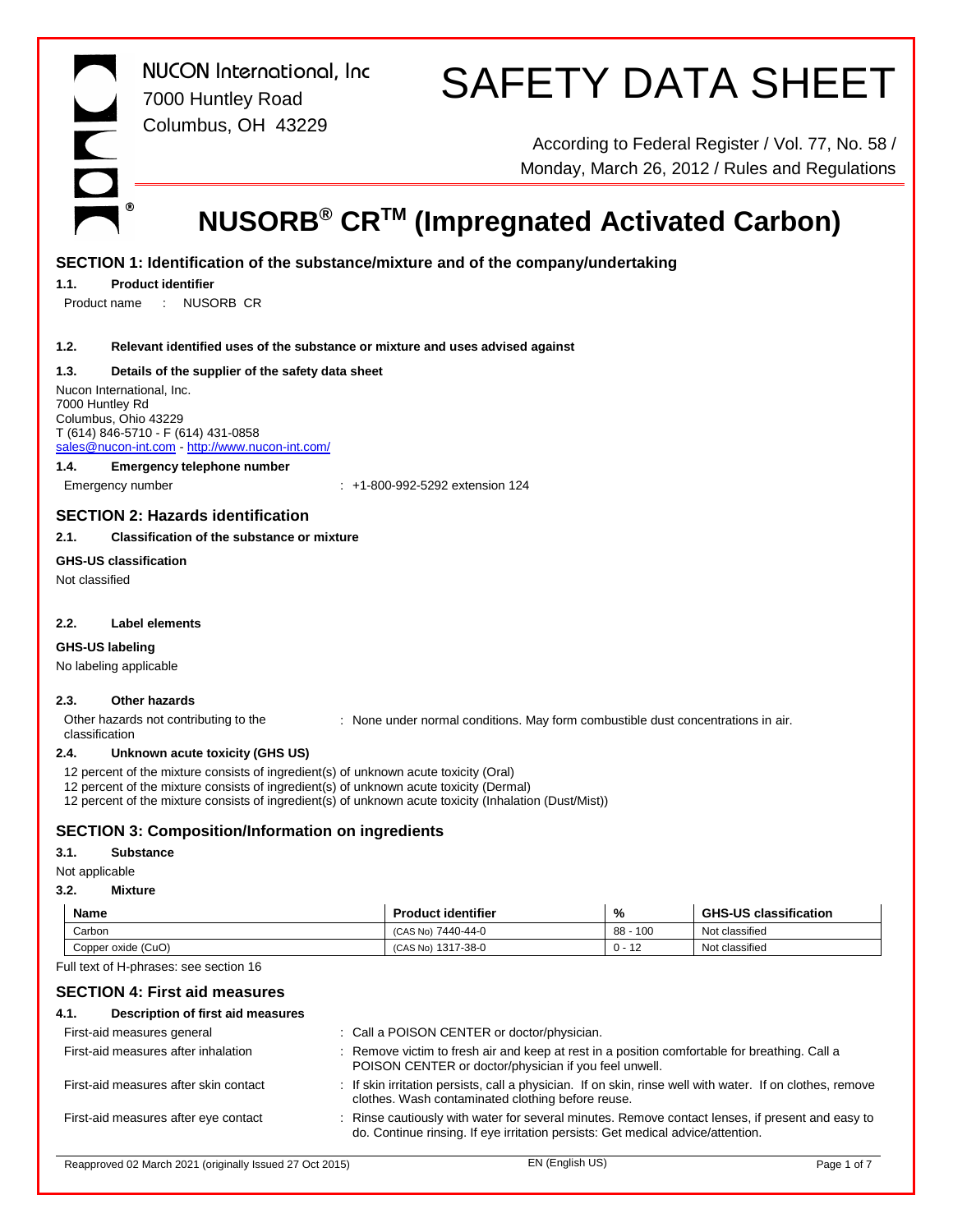| H                                            | <b>NUCON</b> International, Inc<br>7000 Huntley Road<br>Columbus, OH 43229                                        |                                          | <b>SAFETY DATA SHEET</b>                                                                                                                                                                                                                         |             |
|----------------------------------------------|-------------------------------------------------------------------------------------------------------------------|------------------------------------------|--------------------------------------------------------------------------------------------------------------------------------------------------------------------------------------------------------------------------------------------------|-------------|
|                                              |                                                                                                                   |                                          | According to Federal Register / Vol. 77, No. 58 /<br>Monday, March 26, 2012 / Rules and Regulations                                                                                                                                              |             |
|                                              | ◉                                                                                                                 |                                          | NUSORB <sup>®</sup> CR <sup>™</sup> (Impregnated Activated Carbon)                                                                                                                                                                               |             |
|                                              | First-aid measures after ingestion                                                                                |                                          | : Rinse mouth. Do not induce vomiting. Call a physician immediately.                                                                                                                                                                             |             |
| 4.2.                                         | Most important symptoms and effects, both acute and delayed                                                       |                                          |                                                                                                                                                                                                                                                  |             |
|                                              | Symptoms/injuries after inhalation                                                                                |                                          | : May cause irritation to the respiratory tract, sneezing, coughing, burning sensation of throat<br>with constricting sensation of the larynx and difficulty in breathing.                                                                       |             |
|                                              | Symptoms/injuries after skin contact                                                                              | : Slight irritation.                     |                                                                                                                                                                                                                                                  |             |
|                                              | Symptoms/injuries after eye contact<br>Symptoms/injuries after ingestion                                          | : Eye irritation.<br>system.             | : MAY BE FATAL IF SWALLOWED. Overexposure may cause stomach cramps, vomiting and<br>cough and may also cause kidney and liver damage. Headache. Damage to central nervous                                                                        |             |
| 4.3.                                         | Indication of any immediate medical attention and special treatment needed<br>No additional information available |                                          |                                                                                                                                                                                                                                                  |             |
|                                              | <b>SECTION 5: Firefighting measures</b>                                                                           |                                          |                                                                                                                                                                                                                                                  |             |
| 5.1.                                         | <b>Extinguishing media</b>                                                                                        |                                          |                                                                                                                                                                                                                                                  |             |
|                                              | Suitable extinguishing media                                                                                      |                                          | : Dry powder. Water spray. Foam.                                                                                                                                                                                                                 |             |
| 5.2.<br><b>Explosion hazard</b>              | Special hazards arising from the substance or mixture                                                             |                                          | : Avoid raising powdered materials into airborne dust, creating an explosion hazard.                                                                                                                                                             |             |
| 5.3.<br>Firefighting instructions            | <b>Advice for firefighters</b>                                                                                    | any chemical fire.                       | : Evacuate area. Eliminate all ignition sources if safe to do so. Exercise caution when fighting                                                                                                                                                 |             |
|                                              | Protection during firefighting                                                                                    |                                          | : Do not attempt to take action without suitable protective equipment.                                                                                                                                                                           |             |
|                                              | <b>SECTION 6: Accidental release measures</b>                                                                     |                                          |                                                                                                                                                                                                                                                  |             |
| 6.1.                                         | Personal precautions, protective equipment and emergency procedures                                               |                                          |                                                                                                                                                                                                                                                  |             |
| General measures                             |                                                                                                                   |                                          | : May form combustible dust concentrations in air.                                                                                                                                                                                               |             |
| 6.1.1.                                       | For non-emergency personnel<br>No additional information available                                                |                                          |                                                                                                                                                                                                                                                  |             |
| 6.1.2.                                       | For emergency responders                                                                                          |                                          |                                                                                                                                                                                                                                                  |             |
| Protective equipment<br>Emergency procedures |                                                                                                                   | : Avoid breathing dust.<br>Stop release. |                                                                                                                                                                                                                                                  |             |
| 6.2.                                         | <b>Environmental precautions</b><br>Avoid release to the environment.                                             |                                          |                                                                                                                                                                                                                                                  |             |
| 6.3.                                         | Methods and material for containment and cleaning up                                                              |                                          |                                                                                                                                                                                                                                                  |             |
|                                              | Methods for cleaning up                                                                                           |                                          | : On land, sweep or shovel into suitable containers.                                                                                                                                                                                             |             |
| 6.4.                                         | Reference to other sections<br>No additional information available                                                |                                          |                                                                                                                                                                                                                                                  |             |
|                                              | <b>SECTION 7: Handling and storage</b>                                                                            |                                          |                                                                                                                                                                                                                                                  |             |
| 7.1.                                         | <b>Precautions for safe handling</b>                                                                              |                                          |                                                                                                                                                                                                                                                  |             |
|                                              | Additional hazards when processed                                                                                 |                                          | : Avoid dust formation. Do not breathe dust.                                                                                                                                                                                                     |             |
|                                              | Precautions for safe handling                                                                                     |                                          | No open flames. No smoking. Use only outdoors or in a well-ventilated area. Do not get in<br>eyes, on skin, or on clothing. Do not breathe dust. Avoid contact during pregnancy/while<br>nursing. Use personal protective equipment as required. |             |
| Hygiene measures                             |                                                                                                                   |                                          | Do not eat, drink or smoke when using this product. Wash hands thoroughly after handling.<br>Wash contaminated clothing before reuse. Contaminated work clothing should not be allowed<br>out of the workplace.                                  |             |
| 7.2.                                         | Conditions for safe storage, including any incompatibilities                                                      |                                          |                                                                                                                                                                                                                                                  |             |
| <b>Technical measures</b>                    |                                                                                                                   |                                          | : Comply with applicable regulations.                                                                                                                                                                                                            |             |
|                                              | Reapproved 02 March 2021 (originally Issued 27 Oct 2015)                                                          |                                          | EN (English US)                                                                                                                                                                                                                                  | Page 2 of 7 |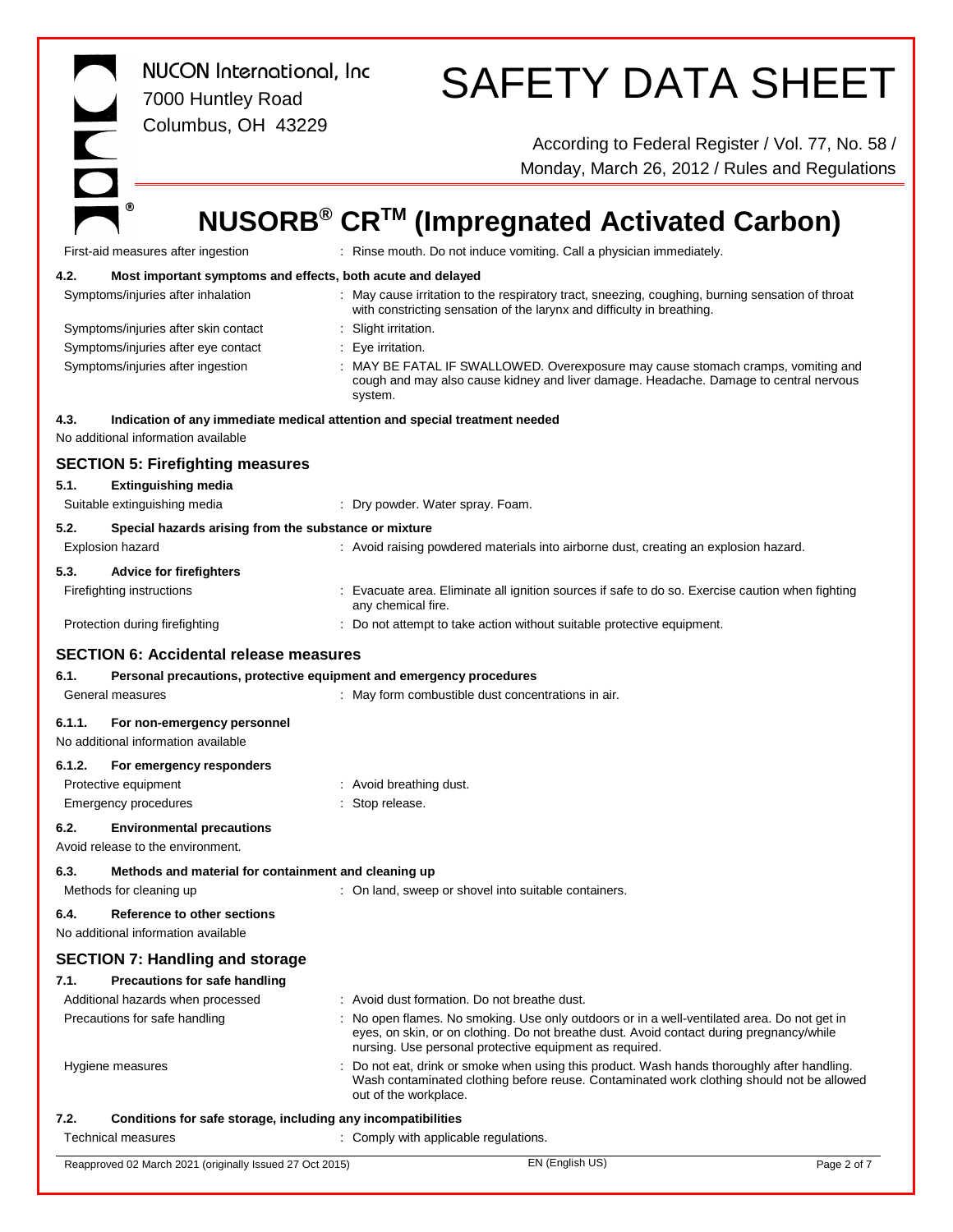# SAFETY DATA SHEET

According to Federal Register / Vol. 77, No. 58 / Monday, March 26, 2012 / Rules and Regulations

### **NUSORB® CRTM (Impregnated Activated Carbon)**

Storage conditions **interpret only in the original container in a cool, well ventilated place away from: moisture.** Incompatible products : Oxidizing agent.

 $\circledR$ 

- 
- Storage area  $\qquad \qquad :$  Store in a well-ventilated place.
	-
- Special rules on packaging **in the state of the Store in a closed container.**

#### **7.3. Specific end use(s)**

No additional information available

#### **SECTION 8: Exposure controls/personal protection**

#### **8.1. Control parameters**

| Nusorb CR (7440-44-0) |                |  |
|-----------------------|----------------|--|
| <b>ACGIH</b>          | Not applicable |  |
| <b>OSHA</b>           | Not applicable |  |
| Carbon (7440-44-0)    |                |  |
| <b>ACGIH</b>          | Not applicable |  |
| <b>OSHA</b>           | Not applicable |  |

| Copper oxide (CuO) (1317-38-0) |                |  |
|--------------------------------|----------------|--|
| <b>ACGIH</b>                   | Not applicable |  |
| <b>OSHA</b>                    | Not applicable |  |

#### **8.2. Exposure controls**

| Personal protective equipment | : Wash hands thoroughly after handling.                                                                                                                                    |
|-------------------------------|----------------------------------------------------------------------------------------------------------------------------------------------------------------------------|
| Eye protection                | : Chemical goggles or face shield.                                                                                                                                         |
| Skin and body protection      | : Wear suitable protective clothing.                                                                                                                                       |
| Respiratory protection        | : In case of inadequate ventilation wear respiratory protection. Where exposure through<br>inhalation may occur from use, respiratory protection equipment is recommended. |
| Consumer exposure controls    | : Avoid contact during pregnancy/while nursing.                                                                                                                            |
| Other information             | : Do not breathe dust. Do not eat, drink or smoke when using this product.                                                                                                 |

#### **SECTION 9: Physical and chemical properties**

#### **9.1. Information on basic physical and chemical properties**

| Physical state                              | : Solid                              |
|---------------------------------------------|--------------------------------------|
| Appearance                                  | : granular. Pellets/tablets. Powder. |
| Color                                       | Black dark gray                      |
| Odor                                        | : odorless                           |
| Odor threshold                              | : No data available                  |
| рH                                          | : No data available                  |
| Relative evaporation rate (butyl acetate=1) | : No data available                  |
| Melting point                               | : No data available                  |
| Freezing point                              | : No data available                  |
| Boiling point                               | : No data available                  |
| Flash point                                 | : No data available                  |
| Auto-ignition temperature                   | : No data available                  |
| Decomposition temperature                   | : No data available                  |
| Flammability (solid, gas)                   | : No data available                  |
| Vapor pressure                              | : No data available                  |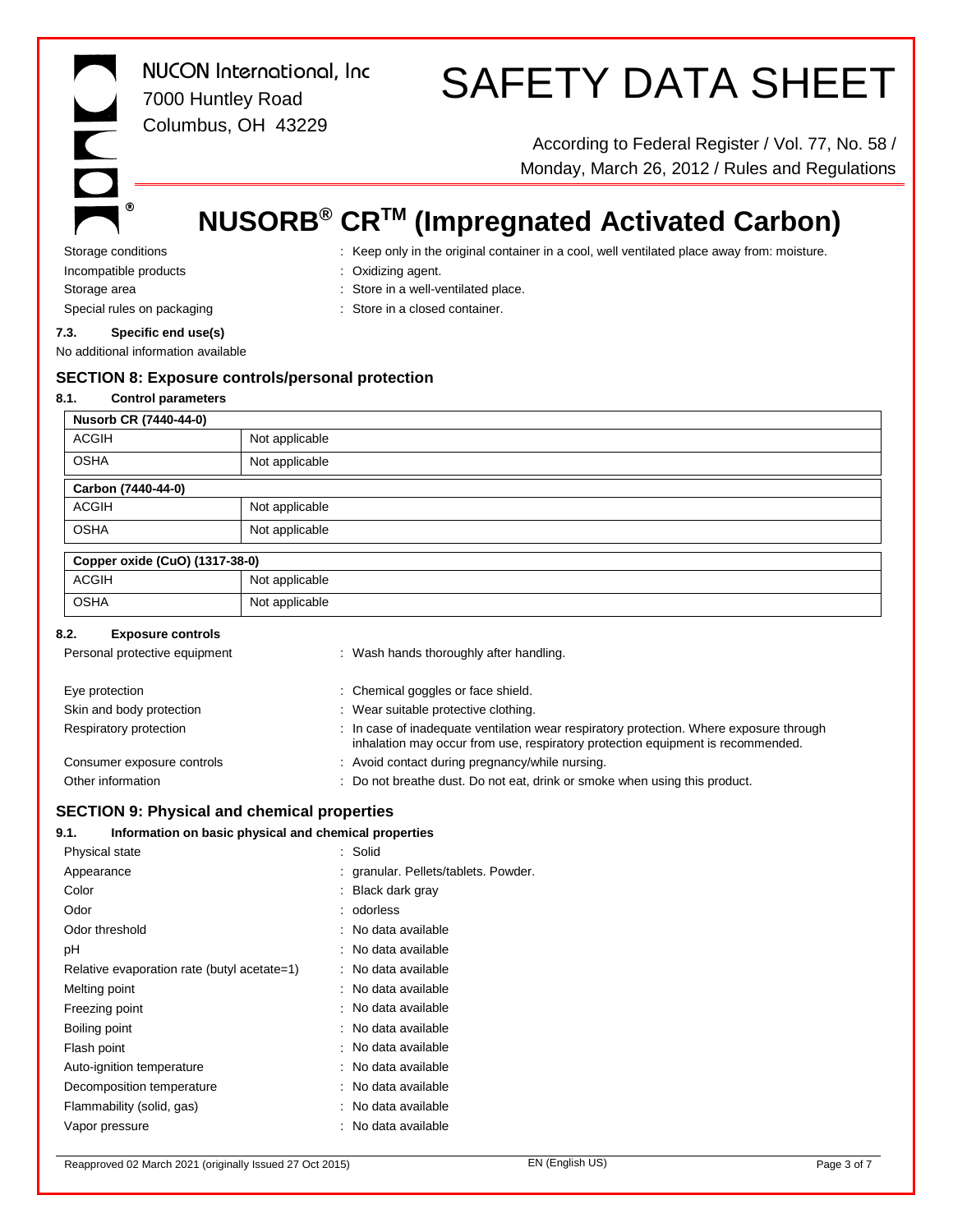# SAFETY DATA SHEET

According to Federal Register / Vol. 77, No. 58 / Monday, March 26, 2012 / Rules and Regulations

### **NUSORB® CRTM (Impregnated Activated Carbon)**

| Relative vapor density at 20 °C  | : No data available     |
|----------------------------------|-------------------------|
| Relative density                 | : No data available     |
| Solubility                       | $:$ insoluble in water. |
| Log Pow                          | : No data available     |
| Log Kow                          | : No data available     |
| Viscosity, kinematic             | : No data available     |
| Viscosity, dynamic               | : No data available     |
| <b>Explosive properties</b>      | : No data available.    |
| Oxidizing properties             | : No data available.    |
| <b>Explosion limits</b>          | : No data available     |
| <b>Other information</b><br>9.2. |                         |
|                                  |                         |

VOC content : < 1 %

 $^\circledR$ 

#### **SECTION 10: Stability and reactivity**

#### **10.1. Reactivity**

No additional information available

#### **10.2. Chemical stability**

Stable under normal conditions.

#### **10.3. Possibility of hazardous reactions**

No additional information available

#### **10.4. Conditions to avoid**

Moisture. Avoid dust formation.

#### **10.5. Incompatible materials**

Strong oxidizers. Fluorine.

#### **10.6. Hazardous decomposition products**

Carbon monoxide. Carbon dioxide. Cupric oxide.

#### **SECTION 11: Toxicological information**

#### **11.1. Information on toxicological effects**

| Acute toxicity                                         | : Not classified                            |
|--------------------------------------------------------|---------------------------------------------|
| Carbon (7440-44-0)                                     |                                             |
| LD50 oral rat                                          | > 10000 mg/kg                               |
| Skin corrosion/irritation                              | : Not classified                            |
| Serious eye damage/irritation                          | : Not classified                            |
| Respiratory or skin sensitization                      | : Not classified                            |
| Germ cell mutagenicity                                 | : Not classified                            |
| Carcinogenicity                                        | : Not classified                            |
| Reproductive toxicity                                  | : Not classified                            |
| Specific target organ toxicity (single exposure)       | : Not classified                            |
| Specific target organ toxicity (repeated<br>exposure)  | : Not classified                            |
| Aspiration hazard                                      | : Not classified                            |
| Potential Adverse human health effects and<br>symptoms | : Harmful if swallowed. Harmful if inhaled. |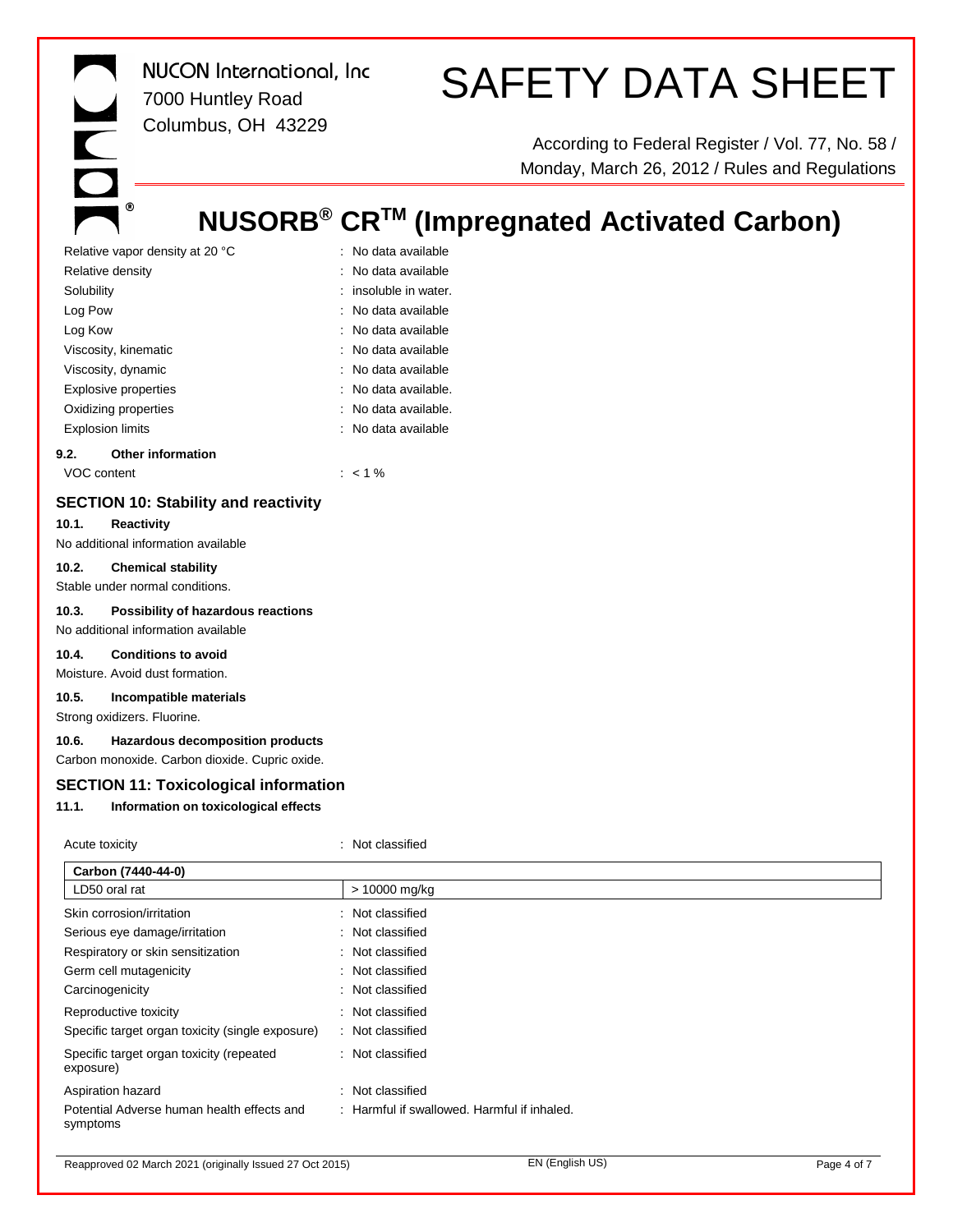| <b>NUCON</b> International, Inc<br>7000 Huntley Road<br>$\overline{\phantom{a}}$<br>Columbus, OH 43229                                           | <b>SAFETY DATA SHEET</b><br>According to Federal Register / Vol. 77, No. 58 /<br>Monday, March 26, 2012 / Rules and Regulations                                                                                                                                           |
|--------------------------------------------------------------------------------------------------------------------------------------------------|---------------------------------------------------------------------------------------------------------------------------------------------------------------------------------------------------------------------------------------------------------------------------|
| ◉                                                                                                                                                |                                                                                                                                                                                                                                                                           |
|                                                                                                                                                  | NUSORB <sup>®</sup> CR <sup>™</sup> (Impregnated Activated Carbon)                                                                                                                                                                                                        |
| Symptoms/injuries after inhalation                                                                                                               | : May cause irritation to the respiratory tract, sneezing, coughing, burning sensation of throat<br>with constricting sensation of the larynx and difficulty in breathing.                                                                                                |
| Symptoms/injuries after skin contact                                                                                                             | Slight irritation.                                                                                                                                                                                                                                                        |
| Symptoms/injuries after eye contact                                                                                                              | Eye irritation.                                                                                                                                                                                                                                                           |
| Symptoms/injuries after ingestion                                                                                                                | MAY BE FATAL IF SWALLOWED. Overexposure may cause stomach cramps, vomiting and<br>cough and may also cause kidney and liver damage. Headache. Damage to central nervous<br>system.                                                                                        |
| <b>SECTION 12: Ecological information</b>                                                                                                        |                                                                                                                                                                                                                                                                           |
| 12.1.<br><b>Toxicity</b>                                                                                                                         |                                                                                                                                                                                                                                                                           |
| Ecology - water                                                                                                                                  | : Harmful to aquatic life. Toxic to aquatic life. May cause long lasting harmful effects to aquatic<br>life. Harmful to aquatic life with long lasting effects. Toxic to aquatic life with long lasting effects.<br>Very toxic to aquatic life with long lasting effects. |
| Copper oxide (CuO) (1317-38-0)                                                                                                                   |                                                                                                                                                                                                                                                                           |
| LC50 fish 1                                                                                                                                      | > 56000 mg/l Western mosquitofish                                                                                                                                                                                                                                         |
| EC50 Daphnia 1                                                                                                                                   | 0.011 - 0.039 mg/l                                                                                                                                                                                                                                                        |
| 12.2.<br>Persistence and degradability                                                                                                           |                                                                                                                                                                                                                                                                           |
| Carbon (7440-44-0)                                                                                                                               |                                                                                                                                                                                                                                                                           |
| Persistence and degradability                                                                                                                    | Not established.                                                                                                                                                                                                                                                          |
| Copper oxide (CuO) (1317-38-0)                                                                                                                   |                                                                                                                                                                                                                                                                           |
| Persistence and degradability                                                                                                                    | Not established.                                                                                                                                                                                                                                                          |
| 12.3.<br><b>Bioaccumulative potential</b>                                                                                                        |                                                                                                                                                                                                                                                                           |
| Carbon (7440-44-0)                                                                                                                               |                                                                                                                                                                                                                                                                           |
| Bioaccumulative potential                                                                                                                        | Not established.                                                                                                                                                                                                                                                          |
| Copper oxide (CuO) (1317-38-0)                                                                                                                   |                                                                                                                                                                                                                                                                           |
| Bioaccumulative potential                                                                                                                        | Not established.                                                                                                                                                                                                                                                          |
| <b>Mobility in soil</b><br>12.4.<br>No additional information available                                                                          |                                                                                                                                                                                                                                                                           |
| Other adverse effects<br>12.5.                                                                                                                   |                                                                                                                                                                                                                                                                           |
| Effect on ozone layer                                                                                                                            |                                                                                                                                                                                                                                                                           |
| Effect on the global warming                                                                                                                     | : No known ecological damage caused by this product.                                                                                                                                                                                                                      |
| <b>SECTION 13: Disposal considerations</b><br>13.1.<br><b>Waste treatment methods</b><br>Waste disposal recommendations                          | : Dispose of contents/container to meet all regulations.                                                                                                                                                                                                                  |
| <b>SECTION 14: Transport information</b><br>In accordance with DOT<br>Not evaluated<br><b>Additional information</b><br>Other information<br>ADR | : No supplementary information available.                                                                                                                                                                                                                                 |
| No additional information available                                                                                                              |                                                                                                                                                                                                                                                                           |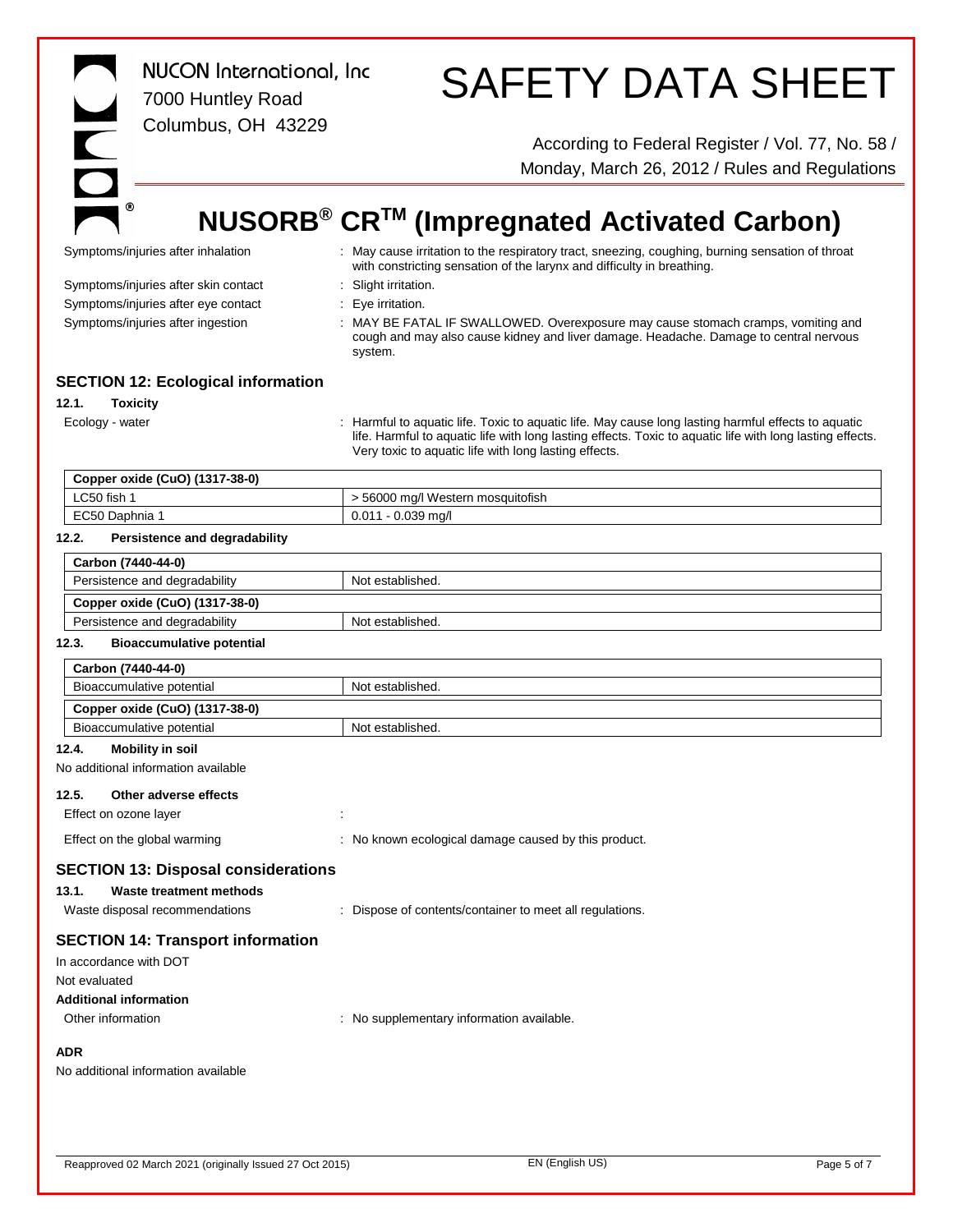

# SAFETY DATA SHEET

According to Federal Register / Vol. 77, No. 58 / Monday, March 26, 2012 / Rules and Regulations

### **NUSORB® CRTM (Impregnated Activated Carbon)**

#### **Transport by sea**

Not classified as Dangerous Goods by the criteria of the International Maritime Dangerous Goods (IMDG) Code Special Provision 925 for transport by sea; this carbon is made by a steam activation process.

#### **Air transport**

Not classified as Dangerous Goods by the criteria of the International Air Transport Association (IATA) Dangerous Goods Regulations Special Provision A.3 for transport by air; when tested according to the United Nations Transport of Dangerous Goods test protocol this carbon does not meet the definition of a self-heating substance (IATA Class 4.2) or any other hazard class, and therefore should not be listed as a hazardous material.

#### **SECTION 15: Regulatory information**

#### **15.1. US Federal regulations**

| Carbon (7440-44-0)                                                        |  |
|---------------------------------------------------------------------------|--|
| Listed on the United States TSCA (Toxic Substances Control Act) inventory |  |
| Copper oxide (CuO) (1317-38-0)                                            |  |
| Listed on the United States TSCA (Toxic Substances Control Act) inventory |  |

#### **Carbon (7440-44-0)**

| Listed on the Canadian DSL (Domestic Substances List) |                                                                 |  |
|-------------------------------------------------------|-----------------------------------------------------------------|--|
| <b>WHMIS Classification</b>                           | Uncontrolled product according to WHMIS classification criteria |  |
| Copper oxide (CuO) (1317-38-0)                        |                                                                 |  |
| Listed on the Canadian DSL (Domestic Substances List) |                                                                 |  |
| <b>WHMIS Classification</b>                           | Uncontrolled product according to WHMIS classification criteria |  |

#### **EU-Regulations**

#### **Carbon (7440-44-0)**

Listed on the EEC inventory EINECS (European Inventory of Existing Commercial Chemical Substances)

#### **Copper oxide (CuO) (1317-38-0)**

Listed on the EEC inventory EINECS (European Inventory of Existing Commercial Chemical Substances)

#### **Classification according to Regulation (EC) No. 1272/2008 [CLP]**

#### **Classification according to Directive 67/548/EEC [DSD] or 1999/45/EC [DPD]**

Not classified

#### **15.2.2. National regulations**

#### **Carbon (7440-44-0)**

Listed on the AICS (Australian Inventory of Chemical Substances)

Listed on IECSC (Inventory of Existing Chemical Substances Produced or Imported in China)

Listed on the Korean ECL (Existing Chemicals List)

Listed on NZIoC (New Zealand Inventory of Chemicals)

Listed on PICCS (Philippines Inventory of Chemicals and Chemical Substances)

Listed on INSQ (Mexican national Inventory of Chemical Substances)

Listed on Turkish inventory of chemical

#### **Copper oxide (CuO) (1317-38-0)**

Listed on the AICS (Australian Inventory of Chemical Substances)

Listed on IECSC (Inventory of Existing Chemical Substances Produced or Imported in China)

Listed on the Japanese ENCS (Existing & New Chemical Substances) inventory

Listed on the Korean ECL (Existing Chemicals List)

Listed on NZIoC (New Zealand Inventory of Chemicals)

Listed on PICCS (Philippines Inventory of Chemicals and Chemical Substances)

Listed on INSQ (Mexican national Inventory of Chemical Substances)

Listed on Turkish inventory of chemical

#### **15.3. US State regulations**

Reapproved 02 March 2021 (originally Issued 27 Oct 2015) EN (English US) ENGLISH US) Page 6 of 7